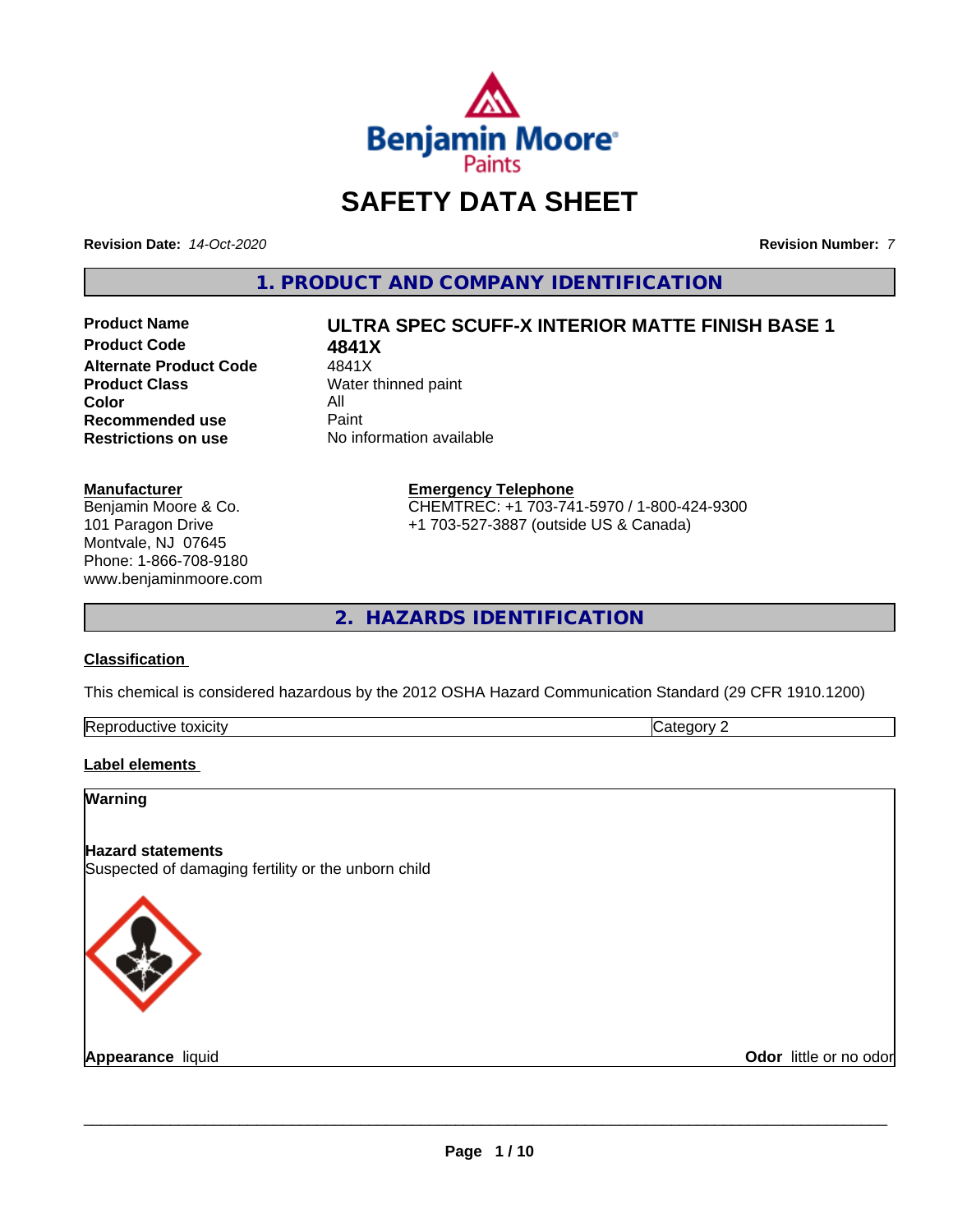#### **Precautionary Statements - Prevention**

Obtain special instructions before use Do not handle until all safety precautions have been read and understood Use personal protective equipment as required

#### **Precautionary Statements - Response**

IF exposed or concerned: Get medical advice/attention

#### **Precautionary Statements - Storage**

Store locked up

#### **Precautionary Statements - Disposal**

Dispose of contents/container to an approved waste disposal plant

#### **Hazards not otherwise classified (HNOC)**

Not applicable

#### **Other information**

No information available

 **WARNING:** This product contains isothiazolinone compounds at levels of <0.1%. These substances are biocides commonly found in most paints and a variety of personal care products as a preservative. Certain individuals may be sensitive or allergic to these substances, even at low levels.

\_\_\_\_\_\_\_\_\_\_\_\_\_\_\_\_\_\_\_\_\_\_\_\_\_\_\_\_\_\_\_\_\_\_\_\_\_\_\_\_\_\_\_\_\_\_\_\_\_\_\_\_\_\_\_\_\_\_\_\_\_\_\_\_\_\_\_\_\_\_\_\_\_\_\_\_\_\_\_\_\_\_\_\_\_\_\_\_\_\_\_\_\_

#### **3. COMPOSITION INFORMATION ON COMPONENTS**

| <b>Chemical name</b>                      | CAS No.    | Weight-%    |
|-------------------------------------------|------------|-------------|
| Titanium dioxide                          | 13463-67-7 | $20 - 25$   |
| Kaolin, calcined                          | 66402-68-4 | l - 5       |
| Propanoic acid, 2-methyl-, monoester with | 25265-77-4 | 1 - 5       |
| 2,2,4-trimethyl-1,3-pentanediol           |            |             |
| Silica amorphous                          | 7631-86-9  | - 5         |
| Sodium C14-C16 olefin sulfonate           | 68439-57-6 | $0.1 - 0.5$ |
| Trimethylolpropane                        | 77-99-6    | $0.1 - 0.5$ |

|                       | 4. FIRST AID MEASURES                                                                                    |
|-----------------------|----------------------------------------------------------------------------------------------------------|
| <b>General Advice</b> | No hazards which require special first aid measures.                                                     |
| <b>Eye Contact</b>    | Rinse thoroughly with plenty of water for at least 15 minutes and consult a<br>physician.                |
| <b>Skin Contact</b>   | Wash off immediately with soap and plenty of water while removing all<br>contaminated clothes and shoes. |
| <b>Inhalation</b>     | Move to fresh air. If symptoms persist, call a physician.                                                |
| Ingestion             | Clean mouth with water and afterwards drink plenty of water. Consult a physician<br>if necessary.        |
| <b>Most Important</b> | None known.                                                                                              |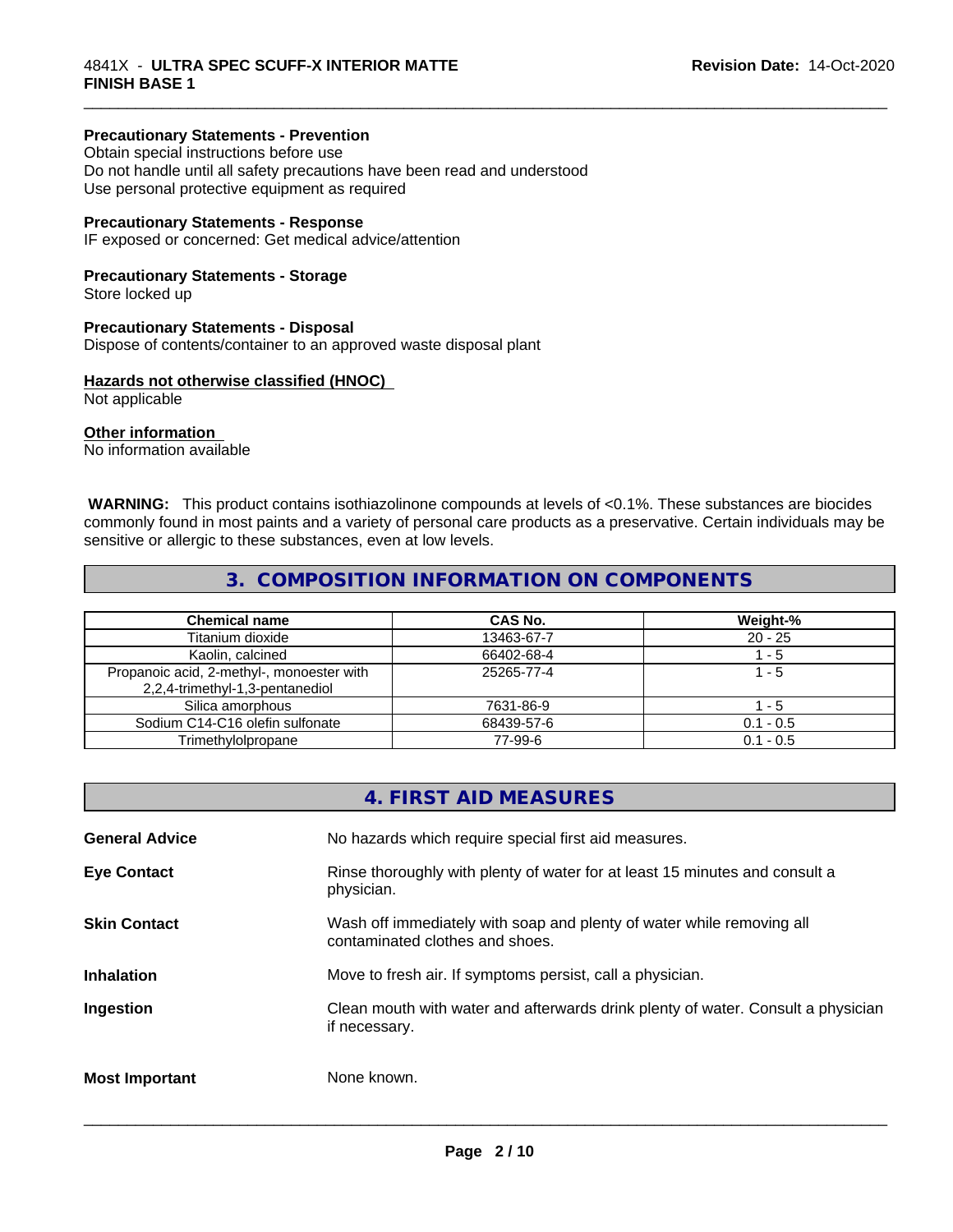| <b>Symptoms/Effects</b>                                                          |                        |                                                                                                                                              |                                                                                                            |  |
|----------------------------------------------------------------------------------|------------------------|----------------------------------------------------------------------------------------------------------------------------------------------|------------------------------------------------------------------------------------------------------------|--|
| <b>Notes To Physician</b>                                                        | Treat symptomatically. |                                                                                                                                              |                                                                                                            |  |
|                                                                                  |                        | 5. FIRE-FIGHTING MEASURES                                                                                                                    |                                                                                                            |  |
| <b>Suitable Extinguishing Media</b>                                              |                        |                                                                                                                                              | Use extinguishing measures that are appropriate to local<br>circumstances and the surrounding environment. |  |
| Protective equipment and precautions for firefighters                            |                        | As in any fire, wear self-contained breathing apparatus<br>pressure-demand, MSHA/NIOSH (approved or equivalent)<br>and full protective gear. |                                                                                                            |  |
| <b>Specific Hazards Arising From The Chemical</b>                                |                        | extreme heat.                                                                                                                                | Closed containers may rupture if exposed to fire or                                                        |  |
| <b>Sensitivity to mechanical impact</b>                                          |                        | No                                                                                                                                           |                                                                                                            |  |
| Sensitivity to static discharge                                                  |                        | N <sub>0</sub>                                                                                                                               |                                                                                                            |  |
| <b>Flash Point Data</b><br>Flash point (°F)<br>Flash Point (°C)<br><b>Method</b> |                        | Not applicable<br>Not applicable<br>Not applicable                                                                                           |                                                                                                            |  |
| <b>Flammability Limits In Air</b>                                                |                        |                                                                                                                                              |                                                                                                            |  |
| Lower flammability limit:<br><b>Upper flammability limit:</b>                    |                        | Not applicable<br>Not applicable                                                                                                             |                                                                                                            |  |
| Health: 2<br><b>NFPA</b>                                                         | Flammability: 0        | Instability: 0                                                                                                                               | <b>Special: Not Applicable</b>                                                                             |  |
| <b>NFPA Legend</b><br>0 - Not Hazardous<br>1 - Slightly                          |                        |                                                                                                                                              |                                                                                                            |  |

- 2 Moderate
- 3 High
- 4 Severe

*The ratings assigned are only suggested ratings, the contractor/employer has ultimate responsibilities for NFPA ratings where this system is used.*

*Additional information regarding the NFPA rating system is available from the National Fire Protection Agency (NFPA) at www.nfpa.org.*

# **6. ACCIDENTAL RELEASE MEASURES**

| <b>Personal Precautions</b>      | Avoid contact with skin, eyes and clothing. Ensure adequate ventilation.                             |
|----------------------------------|------------------------------------------------------------------------------------------------------|
| <b>Other Information</b>         | Prevent further leakage or spillage if safe to do so.                                                |
| <b>Environmental precautions</b> | See Section 12 for additional Ecological Information.                                                |
| <b>Methods for Cleaning Up</b>   | Soak up with inert absorbent material. Sweep up and shovel into suitable<br>containers for disposal. |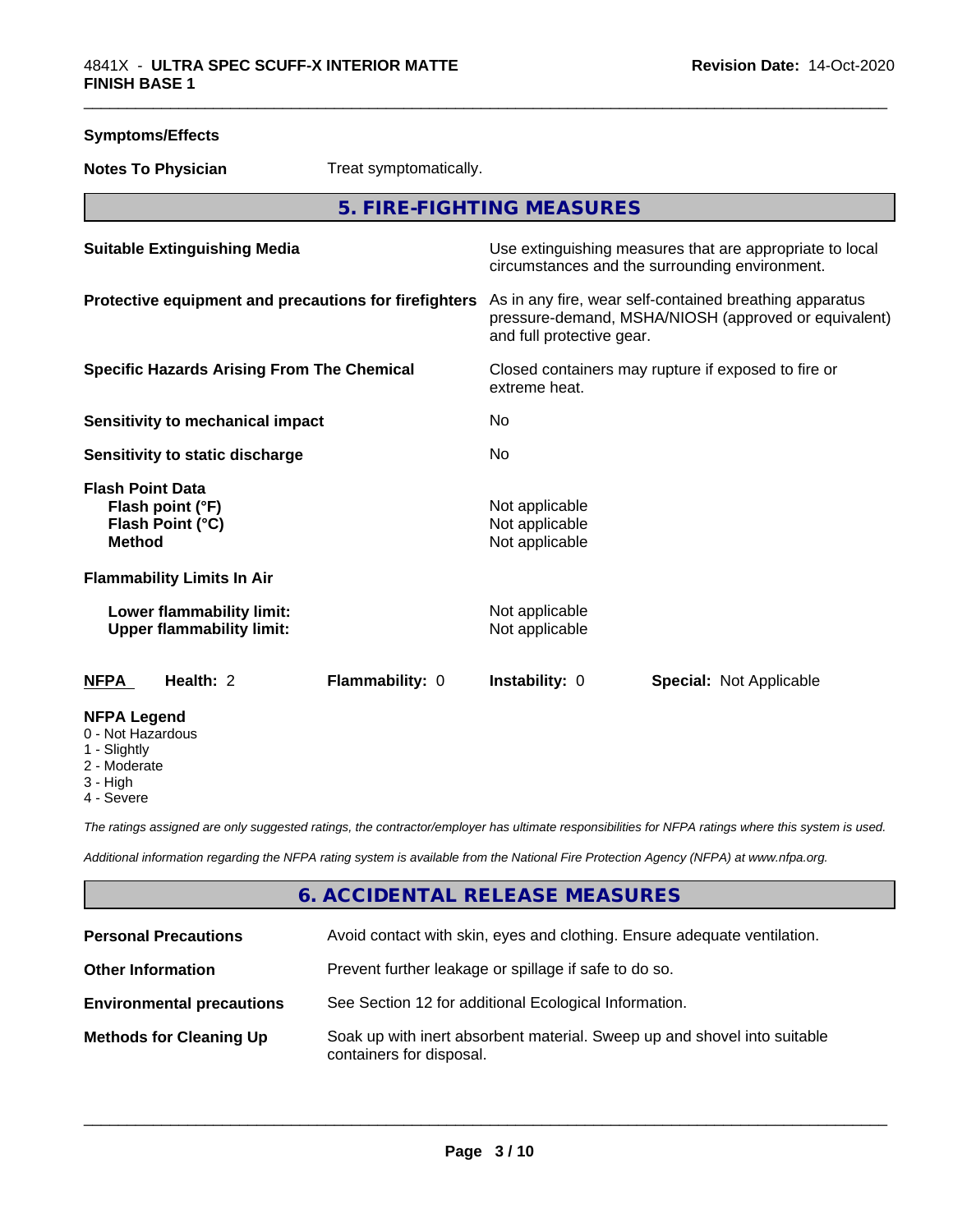|                               | 7. HANDLING AND STORAGE                                                                                                                                                          |
|-------------------------------|----------------------------------------------------------------------------------------------------------------------------------------------------------------------------------|
| <b>Handling</b>               | Avoid contact with skin, eyes and clothing. Avoid breathing vapors, spray mists or<br>sanding dust. In case of insufficient ventilation, wear suitable respiratory<br>equipment. |
| <b>Storage</b>                | Keep container tightly closed. Keep out of the reach of children.                                                                                                                |
| <b>Incompatible Materials</b> | No information available                                                                                                                                                         |
|                               | 8. EXPOSURE CONTROLS/PERSONAL PROTECTION                                                                                                                                         |

#### **Exposure Limits**

| <b>Chemical name</b> | <b>ACGIH TLV</b>                                           | <b>OSHA PEL</b>              |
|----------------------|------------------------------------------------------------|------------------------------|
| Titanium dioxide     | TWA: $10 \text{ mg/m}^3$                                   | 15 mg/m $3$ - TWA            |
| Kaolin, calcined     | STEL: 10 mg/m <sup>3</sup> Zr                              | $5 \text{ mg/m}^3$ - TWA     |
|                      | TWA: 5 mg/m <sup>3</sup> Zr TWA: 0.02 mg/m <sup>3</sup> Mn | $5 \text{ mg/m}^3$ - Ceiling |
|                      | respirable particulate matter                              |                              |
|                      | TWA: 0.1 mg/m <sup>3</sup> Mn inhalable                    |                              |
|                      | particulate matter                                         |                              |
| Silica amorphous     | N/E                                                        | 20 mppcf - TWA               |
|                      |                                                            |                              |

#### **Legend**

ACGIH - American Conference of Governmental Industrial Hygienists Exposure Limits OSHA - Occupational Safety & Health Administration Exposure Limits N/E - Not Established

| <b>Engineering Measures</b>                                                                                                   | Ensure adequate ventilation, especially in confined areas.                                                                                                  |
|-------------------------------------------------------------------------------------------------------------------------------|-------------------------------------------------------------------------------------------------------------------------------------------------------------|
| <b>Personal Protective Equipment</b><br><b>Eye/Face Protection</b><br><b>Skin Protection</b><br><b>Respiratory Protection</b> | Safety glasses with side-shields.<br>Protective gloves and impervious clothing.<br>In case of insufficient ventilation wear suitable respiratory equipment. |
| <b>Hygiene Measures</b>                                                                                                       | Avoid contact with skin, eyes and clothing. Remove and wash contaminated<br>clothing before re-use. Wash thoroughly after handling.                         |

# **9. PHYSICAL AND CHEMICAL PROPERTIES**

| Appearance              | liquid                   |
|-------------------------|--------------------------|
| Odor                    | little or no odor        |
| <b>Odor Threshold</b>   | No information available |
| Density (Ibs/gal)       | $10.5 - 10.9$            |
| <b>Specific Gravity</b> | $1.26 - 1.30$            |
| pH                      | No information available |
| <b>Viscosity (cps)</b>  | No information available |
| Solubility(ies)         | No information available |
| <b>Water solubility</b> | No information available |
| <b>Evaporation Rate</b> | No information available |
| Vapor pressure          | No information available |
| Vapor density           | No information available |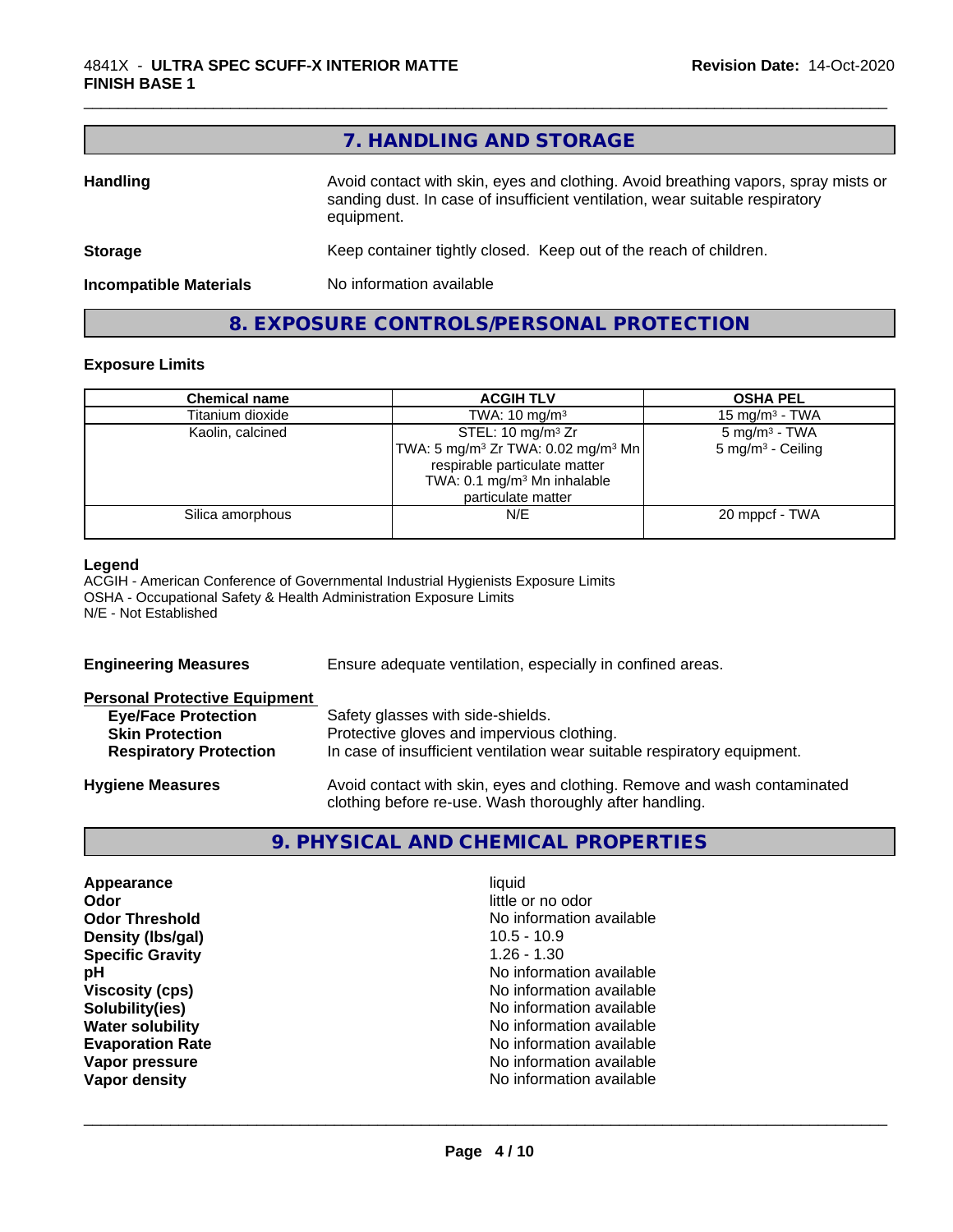| 35 - 45<br>Vol. % Solids<br>$40 - 50$<br>Wt. % Volatiles<br>$55 - 65$<br>Vol. % Volatiles<br>< 100<br>VOC Regulatory Limit (g/L)<br>212<br><b>Boiling Point (°F)</b><br>100<br><b>Boiling Point (°C)</b><br>32<br>Freezing point (°F)<br>0<br><b>Freezing Point (°C)</b><br>Not applicable<br>Flash point (°F)<br>Flash Point (°C)<br>Not applicable<br>Not applicable<br><b>Method</b><br>Not applicable<br>Flammability (solid, gas)<br>Not applicable<br><b>Upper flammability limit:</b><br>Not applicable<br>Lower flammability limit:<br>No information available<br>Autoignition Temperature (°F)<br>No information available<br><b>Autoignition Temperature (°C)</b><br>No information available<br>Decomposition Temperature (°F)<br>No information available<br>Decomposition Temperature (°C)<br><b>Partition coefficient</b><br>No information available | Wt. % Solids | $50 - 60$ |
|----------------------------------------------------------------------------------------------------------------------------------------------------------------------------------------------------------------------------------------------------------------------------------------------------------------------------------------------------------------------------------------------------------------------------------------------------------------------------------------------------------------------------------------------------------------------------------------------------------------------------------------------------------------------------------------------------------------------------------------------------------------------------------------------------------------------------------------------------------------------|--------------|-----------|
|                                                                                                                                                                                                                                                                                                                                                                                                                                                                                                                                                                                                                                                                                                                                                                                                                                                                      |              |           |
|                                                                                                                                                                                                                                                                                                                                                                                                                                                                                                                                                                                                                                                                                                                                                                                                                                                                      |              |           |
|                                                                                                                                                                                                                                                                                                                                                                                                                                                                                                                                                                                                                                                                                                                                                                                                                                                                      |              |           |
|                                                                                                                                                                                                                                                                                                                                                                                                                                                                                                                                                                                                                                                                                                                                                                                                                                                                      |              |           |
|                                                                                                                                                                                                                                                                                                                                                                                                                                                                                                                                                                                                                                                                                                                                                                                                                                                                      |              |           |
|                                                                                                                                                                                                                                                                                                                                                                                                                                                                                                                                                                                                                                                                                                                                                                                                                                                                      |              |           |
|                                                                                                                                                                                                                                                                                                                                                                                                                                                                                                                                                                                                                                                                                                                                                                                                                                                                      |              |           |
|                                                                                                                                                                                                                                                                                                                                                                                                                                                                                                                                                                                                                                                                                                                                                                                                                                                                      |              |           |
|                                                                                                                                                                                                                                                                                                                                                                                                                                                                                                                                                                                                                                                                                                                                                                                                                                                                      |              |           |
|                                                                                                                                                                                                                                                                                                                                                                                                                                                                                                                                                                                                                                                                                                                                                                                                                                                                      |              |           |
|                                                                                                                                                                                                                                                                                                                                                                                                                                                                                                                                                                                                                                                                                                                                                                                                                                                                      |              |           |
|                                                                                                                                                                                                                                                                                                                                                                                                                                                                                                                                                                                                                                                                                                                                                                                                                                                                      |              |           |
|                                                                                                                                                                                                                                                                                                                                                                                                                                                                                                                                                                                                                                                                                                                                                                                                                                                                      |              |           |
|                                                                                                                                                                                                                                                                                                                                                                                                                                                                                                                                                                                                                                                                                                                                                                                                                                                                      |              |           |
|                                                                                                                                                                                                                                                                                                                                                                                                                                                                                                                                                                                                                                                                                                                                                                                                                                                                      |              |           |
|                                                                                                                                                                                                                                                                                                                                                                                                                                                                                                                                                                                                                                                                                                                                                                                                                                                                      |              |           |
|                                                                                                                                                                                                                                                                                                                                                                                                                                                                                                                                                                                                                                                                                                                                                                                                                                                                      |              |           |
|                                                                                                                                                                                                                                                                                                                                                                                                                                                                                                                                                                                                                                                                                                                                                                                                                                                                      |              |           |
|                                                                                                                                                                                                                                                                                                                                                                                                                                                                                                                                                                                                                                                                                                                                                                                                                                                                      |              |           |

## **10. STABILITY AND REACTIVITY**

\_\_\_\_\_\_\_\_\_\_\_\_\_\_\_\_\_\_\_\_\_\_\_\_\_\_\_\_\_\_\_\_\_\_\_\_\_\_\_\_\_\_\_\_\_\_\_\_\_\_\_\_\_\_\_\_\_\_\_\_\_\_\_\_\_\_\_\_\_\_\_\_\_\_\_\_\_\_\_\_\_\_\_\_\_\_\_\_\_\_\_\_\_

| <b>Reactivity</b>                       | Not Applicable                           |
|-----------------------------------------|------------------------------------------|
| <b>Chemical Stability</b>               | Stable under normal conditions.          |
| <b>Conditions to avoid</b>              | Prevent from freezing.                   |
| <b>Incompatible Materials</b>           | No materials to be especially mentioned. |
| <b>Hazardous Decomposition Products</b> | None under normal use.                   |
| Possibility of hazardous reactions      | None under normal conditions of use.     |

**11. TOXICOLOGICAL INFORMATION**

**Product Information**

#### **Information on likely routes of exposure**

**Principal Routes of Exposure** Eye contact, skin contact and inhalation.

**Acute Toxicity** 

**Product Information** No information available

#### **Symptoms** related to the physical, chemical and toxicological characteristics

**Symptoms** No information available

## **Delayed and immediate effects as well as chronic effects from short and long-term exposure**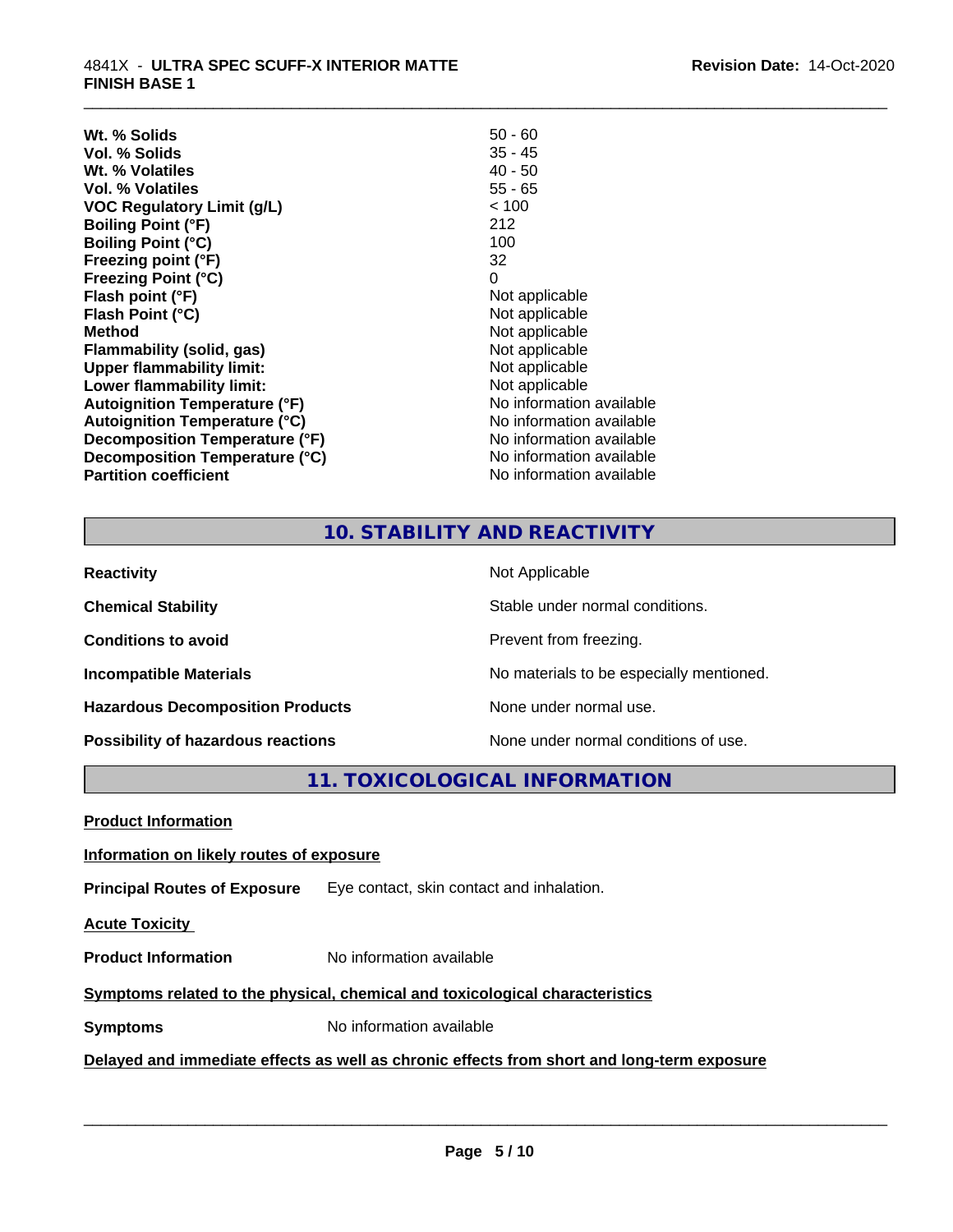| Eye contact                     | May cause slight irritation.                                                      |
|---------------------------------|-----------------------------------------------------------------------------------|
| <b>Skin contact</b>             | Substance may cause slight skin irritation. Prolonged or repeated contact may dry |
|                                 | skin and cause irritation.                                                        |
| <b>Inhalation</b>               | May cause irritation of respiratory tract.                                        |
| Ingestion                       | Ingestion may cause gastrointestinal irritation, nausea, vomiting and diarrhea.   |
| <b>Sensitization</b>            | No information available                                                          |
| <b>Neurological Effects</b>     | No information available.                                                         |
| <b>Mutagenic Effects</b>        | No information available.                                                         |
| <b>Reproductive Effects</b>     | Possible risk of impaired fertility. Possible risk of harm to the unborn child.   |
| <b>Developmental Effects</b>    | No information available.                                                         |
| <b>Target organ effects</b>     | No information available.                                                         |
| <b>STOT - single exposure</b>   | No information available.                                                         |
| <b>STOT - repeated exposure</b> | No information available.                                                         |
| Other adverse effects           | No information available.                                                         |
| <b>Aspiration Hazard</b>        | No information available                                                          |
|                                 |                                                                                   |

\_\_\_\_\_\_\_\_\_\_\_\_\_\_\_\_\_\_\_\_\_\_\_\_\_\_\_\_\_\_\_\_\_\_\_\_\_\_\_\_\_\_\_\_\_\_\_\_\_\_\_\_\_\_\_\_\_\_\_\_\_\_\_\_\_\_\_\_\_\_\_\_\_\_\_\_\_\_\_\_\_\_\_\_\_\_\_\_\_\_\_\_\_

#### **Numerical measures of toxicity**

**The following values are calculated based on chapter 3.1 of the GHS document**

| ATEmix (oral)          | 30280 mg/kg  |
|------------------------|--------------|
| <b>ATEmix (dermal)</b> | 135088 mg/kg |

#### **Component Information**

| Chemical name                                                                                 | Oral LD50                                      | Dermal LD50             | Inhalation LC50          |
|-----------------------------------------------------------------------------------------------|------------------------------------------------|-------------------------|--------------------------|
| Titanium dioxide<br>13463-67-7                                                                | $> 10000$ mg/kg (Rat)                          | -                       |                          |
| Propanoic acid, 2-methyl-,<br>monoester with<br>2,2,4-trimethyl-1,3-pentanediol<br>25265-77-4 | $= 3200$ mg/kg (Rat)                           | $> 15200$ mg/kg (Rat)   |                          |
| Silica amorphous<br>7631-86-9                                                                 | $= 7900$ mg/kg (Rat)                           | $>$ 2000 mg/kg (Rabbit) | $> 2.2$ mg/L (Rat) 1 h   |
| Sodium C14-C16 olefin sulfonate<br>68439-57-6                                                 | $= 2220$ mg/kg (Rat)                           | > 740 mg/kg (Rabbit)    | $\overline{\phantom{0}}$ |
| Trimethylolpropane<br>77-99-6                                                                 | $= 14100$ mg/kg (Rat)<br>$= 14000$ mg/kg (Rat) |                         | $> 0.29$ mg/L (Rat) 4 h  |

#### **Chronic Toxicity**

#### **Carcinogenicity**

*The information below indicateswhether each agency has listed any ingredient as a carcinogen:.*

| <b>Chemical name</b>          | <b>IARC</b>                 | <b>NTP</b> | <b>OSHA</b> |
|-------------------------------|-----------------------------|------------|-------------|
|                               | . .<br>2B<br>Possible Human |            | Listed      |
| . .<br>dioxide ו<br>l itanıum | Carcinogen                  |            |             |

• Although IARC has classified titanium dioxide as possibly carcinogenic to humans (2B), their summary concludes: "No significant exposure to titanium dioxide is thought to occur during the use of products in which titanium dioxide is bound to other materials, such as paint."

#### **Legend**

IARC - International Agency for Research on Cancer NTP - National Toxicity Program OSHA - Occupational Safety & Health Administration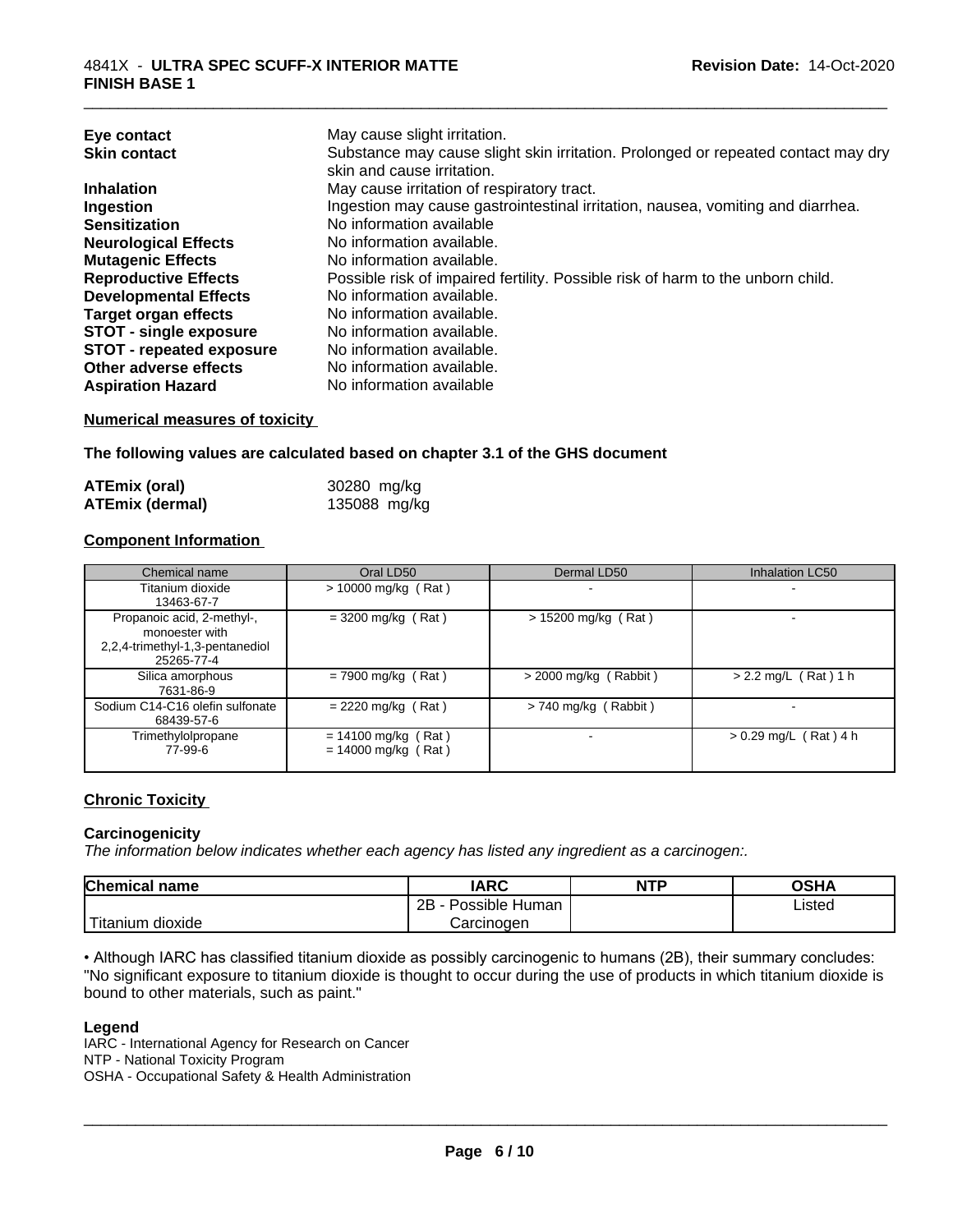### **12. ECOLOGICAL INFORMATION**

\_\_\_\_\_\_\_\_\_\_\_\_\_\_\_\_\_\_\_\_\_\_\_\_\_\_\_\_\_\_\_\_\_\_\_\_\_\_\_\_\_\_\_\_\_\_\_\_\_\_\_\_\_\_\_\_\_\_\_\_\_\_\_\_\_\_\_\_\_\_\_\_\_\_\_\_\_\_\_\_\_\_\_\_\_\_\_\_\_\_\_\_\_

#### **Ecotoxicity Effects**

The environmental impact of this product has not been fully investigated.

#### **Product Information**

**Acute Toxicity to Fish** No information available

#### **Acute Toxicity to Aquatic Invertebrates**

No information available

**Acute Toxicity to Aquatic Plants**

No information available

#### **Persistence / Degradability**

No information available.

#### **Bioaccumulation**

There is no data for this product.

#### **Mobility in Environmental Media**

No information available.

#### **Ozone**

No information available

#### **Component Information**

#### **Acute Toxicity to Fish**

Titanium dioxide  $LC50:$  > 1000 mg/L (Fathead Minnow - 96 hr.)

#### **Acute Toxicity to Aquatic Invertebrates**

No information available

#### **Acute Toxicity to Aquatic Plants**

No information available

#### **13. DISPOSAL CONSIDERATIONS**

**Waste Disposal Method** Dispose of in accordance with federal, state, and local regulations. Local requirements may vary, consult your sanitation department or state-designated environmental protection agency for more disposal options.

 $\overline{\phantom{a}}$  ,  $\overline{\phantom{a}}$  ,  $\overline{\phantom{a}}$  ,  $\overline{\phantom{a}}$  ,  $\overline{\phantom{a}}$  ,  $\overline{\phantom{a}}$  ,  $\overline{\phantom{a}}$  ,  $\overline{\phantom{a}}$  ,  $\overline{\phantom{a}}$  ,  $\overline{\phantom{a}}$  ,  $\overline{\phantom{a}}$  ,  $\overline{\phantom{a}}$  ,  $\overline{\phantom{a}}$  ,  $\overline{\phantom{a}}$  ,  $\overline{\phantom{a}}$  ,  $\overline{\phantom{a}}$ 

#### **14. TRANSPORT INFORMATION**

**DOT** Not regulated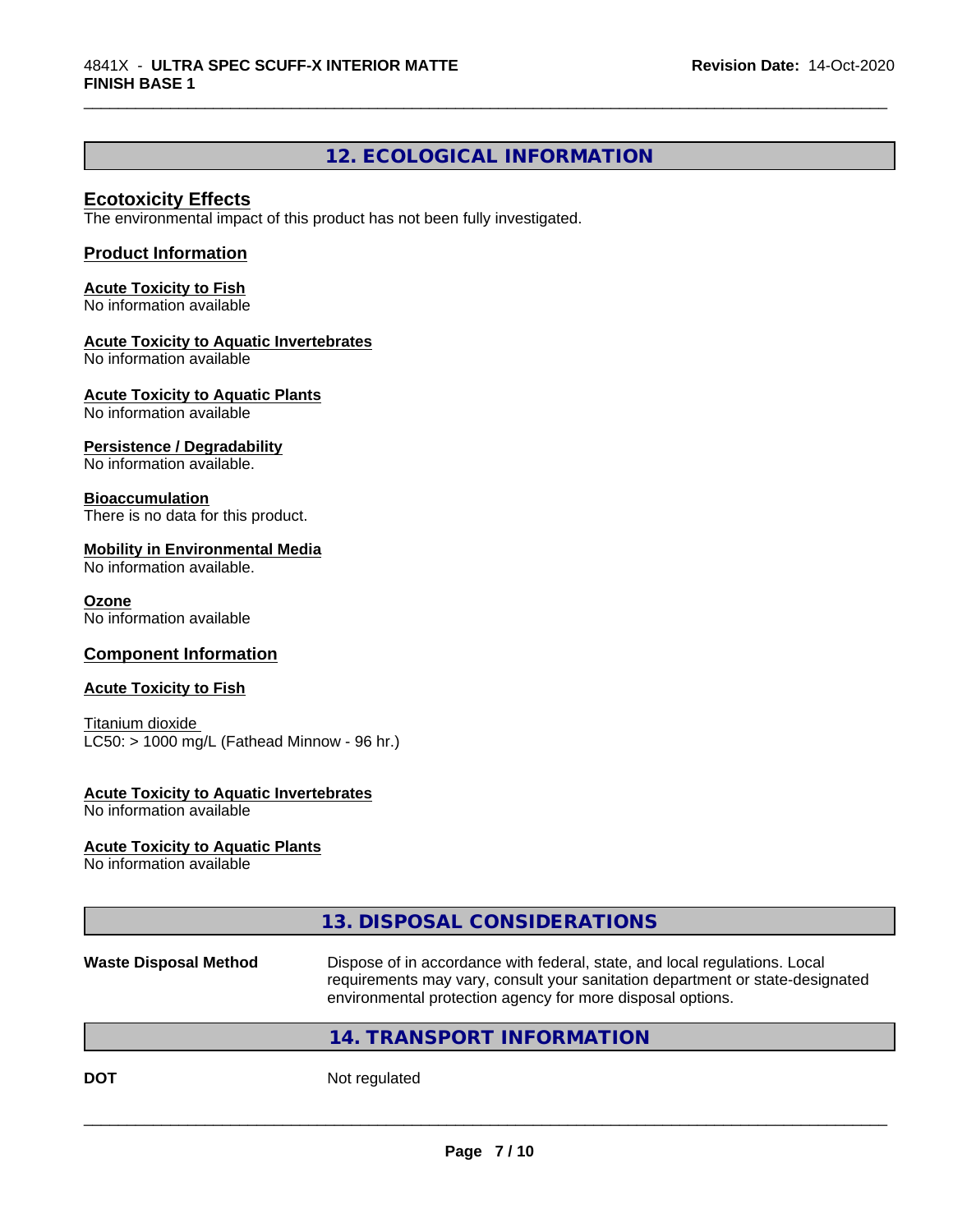| <b>ICAO/IATA</b>  | Not regulated                     |
|-------------------|-----------------------------------|
| <b>IMDG / IMO</b> | Not regulated                     |
|                   | <b>15. REGULATORY INFORMATION</b> |

\_\_\_\_\_\_\_\_\_\_\_\_\_\_\_\_\_\_\_\_\_\_\_\_\_\_\_\_\_\_\_\_\_\_\_\_\_\_\_\_\_\_\_\_\_\_\_\_\_\_\_\_\_\_\_\_\_\_\_\_\_\_\_\_\_\_\_\_\_\_\_\_\_\_\_\_\_\_\_\_\_\_\_\_\_\_\_\_\_\_\_\_\_

#### **International Inventories**

| <b>TSCA: United States</b> | Yes - All components are listed or exempt. |
|----------------------------|--------------------------------------------|
| <b>DSL: Canada</b>         | No - Not all of the components are listed. |
|                            | One or more component is listed on NDSL.   |

#### **Federal Regulations**

| SARA 311/312 hazardous categorization |     |  |
|---------------------------------------|-----|--|
| Acute health hazard                   | Nο  |  |
| Chronic Health Hazard                 | Yes |  |
| Fire hazard                           | Nο  |  |
| Sudden release of pressure hazard     | Nο  |  |
| Reactive Hazard                       | No  |  |

#### **SARA 313**

Section 313 of Title III of the Superfund Amendments and Reauthorization Act of 1986 (SARA). This product contains a chemical or chemicals which are subject to the reporting requirements of the Act and Title 40 of the Code of Federal Regulations, Part 372:

| <b>Chemical name</b> | CAS No.    | Weiaht-% | <b>CERCLA/SARA 313</b>     |
|----------------------|------------|----------|----------------------------|
|                      |            |          | (de minimis concentration) |
| Kaolin, calcined     | 66402-68-4 |          |                            |

#### **Clean Air Act,Section 112 Hazardous Air Pollutants (HAPs) (see 40 CFR 61)**

This product contains the following HAPs:

| <b>Chemical name</b> | CAS No.    | Weight-%                 | <b>Hazardous Air Pollutant</b> |
|----------------------|------------|--------------------------|--------------------------------|
|                      |            |                          | (HAP)                          |
| Kaolin, calcined     | 66402-68-4 | $\overline{\phantom{0}}$ | .isted                         |

#### **US State Regulations**

#### **California Proposition 65**

**A WARNING:** Cancer and Reproductive Harm– www.P65warnings.ca.gov

#### **State Right-to-Know**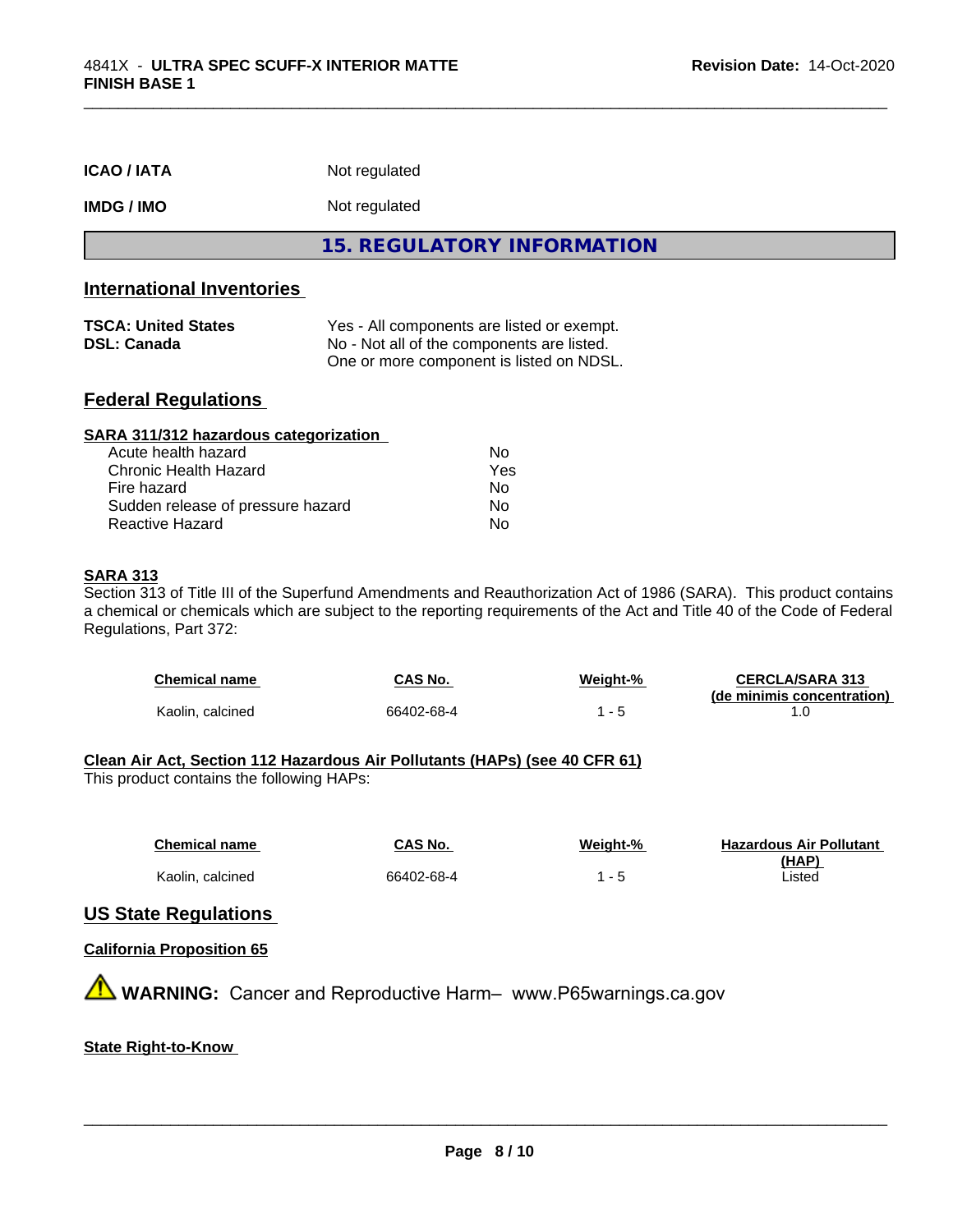#### 4841X - **ULTRA SPEC SCUFF-X INTERIOR MATTE FINISH BASE 1**

| <b>Chemical name</b> | <b>Massachusetts</b> | <b>New Jersey</b> | Pennsylvania |
|----------------------|----------------------|-------------------|--------------|
| Titanium dioxide     |                      |                   |              |
| Kaolin, calcined     |                      |                   |              |
| Silica amorphous     |                      |                   |              |

#### **Legend**

X - Listed

# **16. OTHER INFORMATION**

| HMIS - | Health: $2^*$ |  |
|--------|---------------|--|

**Flammability: 0 Reactivity: 0 PPE: -**

\_\_\_\_\_\_\_\_\_\_\_\_\_\_\_\_\_\_\_\_\_\_\_\_\_\_\_\_\_\_\_\_\_\_\_\_\_\_\_\_\_\_\_\_\_\_\_\_\_\_\_\_\_\_\_\_\_\_\_\_\_\_\_\_\_\_\_\_\_\_\_\_\_\_\_\_\_\_\_\_\_\_\_\_\_\_\_\_\_\_\_\_\_

#### **HMIS Legend**

- 0 Minimal Hazard
- 1 Slight Hazard
- 2 Moderate Hazard
- 3 Serious Hazard
- 4 Severe Hazard
- \* Chronic Hazard

*Note: The PPE rating has intentionally been left blank. Choose appropriate PPE that will protect employees from the hazards the material will* X - Consult your supervisor or S.O.P. for "Special" handling instructions.

*present under the actual normal conditions of use.*

*Caution: HMISÒ ratings are based on a 0-4 rating scale, with 0 representing minimal hazards or risks, and 4 representing significant hazards or risks. Although HMISÒ ratings are not required on MSDSs under 29 CFR 1910.1200, the preparer, has chosen to provide them. HMISÒ ratings are to be used only in conjunction with a fully implemented HMISÒ program by workers who have received appropriate HMISÒ training. HMISÒ is a registered trade and service mark of the NPCA. HMISÒ materials may be purchased exclusively from J. J. Keller (800) 327-6868.*

 **WARNING!** If you scrape, sand, or remove old paint, you may release lead dust. LEAD IS TOXIC. EXPOSURE TO LEAD DUST CAN CAUSE SERIOUS ILLNESS, SUCH AS BRAIN DAMAGE, ESPECIALLY IN CHILDREN. PREGNANT WOMEN SHOULD ALSO AVOID EXPOSURE. Wear a NIOSH approved respirator to control lead exposure. Clean up carefully with a HEPA vacuum and a wet mop. Before you start, find out how to protect yourself and your family by contacting the National Lead Information Hotline at 1-800-424-LEAD or log on to www.epa.gov/lead.

| <b>Prepared By</b>                               | <b>Product Stewardship Department</b><br>Benjamin Moore & Co.<br>101 Paragon Drive<br>Montvale, NJ 07645<br>800-225-5554 |  |
|--------------------------------------------------|--------------------------------------------------------------------------------------------------------------------------|--|
| <b>Revision Date:</b><br><b>Revision Summary</b> | 14-Oct-2020<br>Not available                                                                                             |  |

Disclaimer

The information contained herein is presented in good faith and believed to be accurate as of the effective date shown above. This information is furnished without warranty of any kind. Employers should use this information only as a **supplement to other information gathered by them and must make independent determination of suitability and** completeness of information from all sources to assure proper use of these materials and the safety and health of employees. Any use of this data and information must be determined by the user to be in accordance with applicable **federal, provincial, and local laws and regulations.**